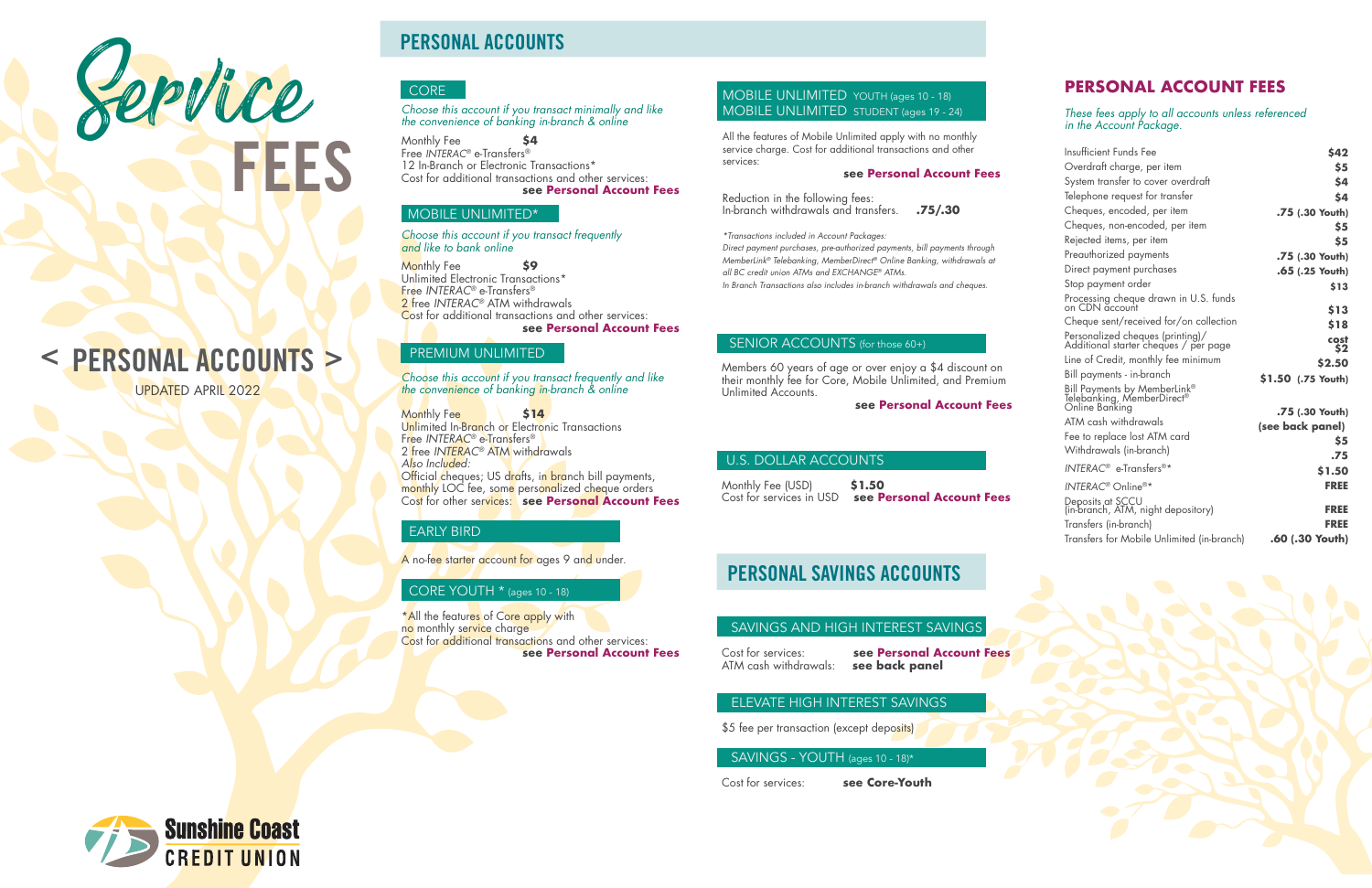# BUSINESS ACCOUNTS

### ENDEAVOUR 6

Monthly Fee **\$6** 6 Transactions\*

### ENDEAVOUR 30

Monthly Fee **\$20** 30 Transactions\*

### ENDEAVOUR UNLIMITED

Monthly Fee **\$55** Unlimited Transactions\* *(Includes in-branch bill payments and transfers)*

*\*Transactions included in Account Packages: Direct payment purchases, pre-authorized payments, bill payments through MemberLink® Telebanking, MemberDirect® Online Banking, withdrawals at all BC credit union ATMs and EXCHANGE® ATMs, in-branch withdrawals and cheques* .

**SCCU** reserves the right to negotiate the monthly fee to accommodate extremely **high volume accounts**, and to limit large volume cash and coin deposits.



### **BUSINESS ACCOUNT FEES** *These fees apply to all accounts unless referenced in the Account Package.*

| Insufficient Funds Fee                                             | \$42                       |
|--------------------------------------------------------------------|----------------------------|
| Cheques, encoded, per item                                         | .75                        |
| Cheques, non-encoded, per item                                     | \$5                        |
| Rejected items, per item                                           | \$5                        |
| Direct payment purchases                                           | .75                        |
| Preauthorized payments                                             | .75                        |
| Business cheques, printing order                                   | cost                       |
| Cheque holders/binders cost                                        | cost                       |
| Additional starter cheques / per page                              | \$3                        |
| In-branch withdrawals or transfers                                 | .75                        |
| System transfer to cover overdraft                                 | \$4                        |
| Telephone request for transfer                                     | \$4                        |
| MemberDirect® Online transfer                                      | .75                        |
| MemberLink® Telebanking transfer                                   | .75                        |
| Chargebacks                                                        | \$5                        |
| Stop payments                                                      | \$13                       |
| Overdraft charge, per item                                         | \$5                        |
| Collections sent and received                                      | \$18                       |
| Line of Credit, monthly fee min.                                   | \$2.50                     |
| Annual account review                                              | negotiable                 |
| <b>Customer Automated Funds Transfer</b>                           | negotiable                 |
| Night depository bags                                              | cost                       |
| Bill payments - in-branch                                          | \$1.50                     |
| Bill payments by MemberLink® Telebanking,                          |                            |
| MemberDirect® Online Banking                                       | .75                        |
| ATM cash withdrawals                                               | (see back panel)           |
| INTERAC <sup>®</sup> e-Transfers <sup>®</sup>                      | \$1.50                     |
| Deposits at SCCU (in-branch, ATM, night depository)<br>Coin orders | <b>FREE</b><br><b>FREE</b> |
|                                                                    |                            |

# LOANS NORTGAGES

 $cost + $25$ cost  $cost + $15$ min. \$20

Appr **Early** or int



# BUSINESS SAVINGS

See **Business Account Fees**

| PPSA - registration |  |
|---------------------|--|
| Renewal             |  |
| Lien search         |  |
| <b>Alterations</b>  |  |

| Appraisals                                                  | cost |
|-------------------------------------------------------------|------|
| Inspections                                                 | cost |
| <b>Title Search</b>                                         | cost |
| Registry and solicitor fees                                 | cost |
| Discharge and transfer out                                  | \$75 |
| Early renewal 3 months interest<br>or interest differential |      |
|                                                             |      |
| Renewal                                                     | \$85 |
| Transfer in from other Financial Institution                | nil  |
|                                                             |      |

# < BUSINESS ACCOUNTS >

# BORROWING + LENDING